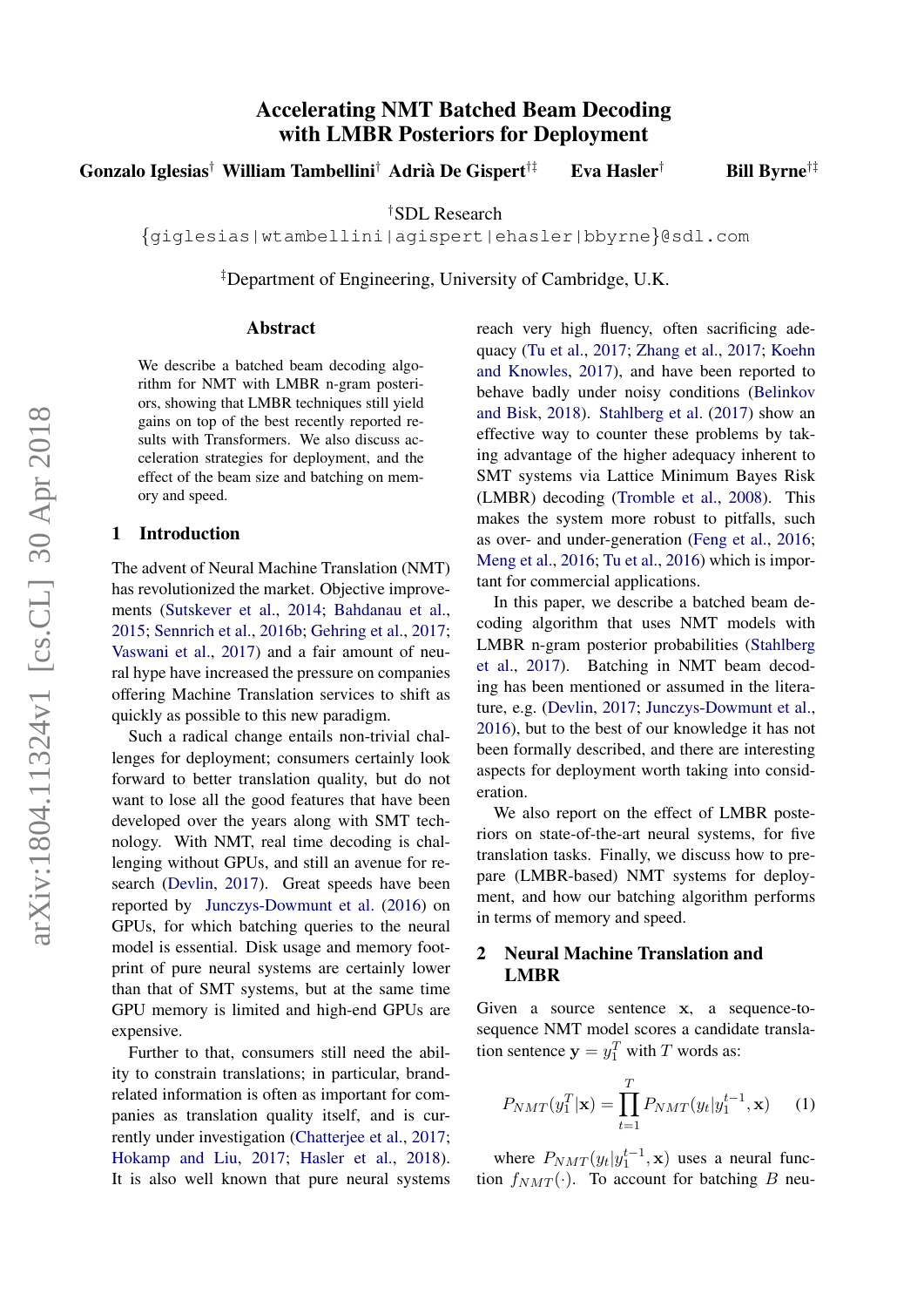ral queries together, our abstract function takes the form of  $f_{NMT}(\mathbf{S}_{t-1}, \mathbf{y}_{t-1}, \mathbf{A})$  where  $\mathbf{S}_{t-1}$  is the previous batch state with  $B$  state vectors in rows,  $y_{t-1}$  is a vector with the B preceding generated target words, and A is a matrix with the annotations [\(Bahdanau et al.,](#page-6-0) [2015\)](#page-6-0) of a source sentence. The model has a vocabulary size  $V$ .

The implementation of this function is determined by the architecture of specific models. The most successful ones in the literature typically share in common an attention mechanism that determines which source word to focus on, informed by A and  $S_{t-1}$ . [Bahdanau et al.](#page-6-0) [\(2015\)](#page-6-0) use recurrent layers to both compute A and the next target word  $y_t$ . [Gehring et al.](#page-6-1) [\(2017\)](#page-6-1) use convolutional layers instead, and [Vaswani et al.](#page-7-2) [\(2017\)](#page-7-2) prescind from GRU or LSTM layers, relying heavily on multi-layered attention mechanisms, stateful only on the translation side. Finally, this function can also represent an ensemble of neural models.

Lattice Minimum Bayes Risk decoding computes n-gram posterior probabilities from an *evidence space* and uses them to score a *hypothesis space* [\(Kumar and Byrne,](#page-6-11) [2004;](#page-6-11) [Tromble et al.,](#page-7-6) [2008;](#page-7-6) [Blackwood et al.,](#page-6-12) [2010\)](#page-6-12). It improves single SMT systems, and also lends itself quite nicely to system combination [\(Sim et al.,](#page-7-8) [2007;](#page-7-8) [de Gispert](#page-6-13) [et al.,](#page-6-13) [2009\)](#page-6-13). [Stahlberg et al.](#page-7-5) [\(2017\)](#page-7-5) have recently shown a way to use it with NMT decoding: a traditional SMT system is first used to create an evidence space  $\varphi_e$ , and the NMT space is then scored left-to-right with both the NMT model(s) and the n-gram posteriors gathered from  $\varphi_e$ . More formally:

<span id="page-1-1"></span>
$$
\hat{y} = \arg \max_{y} \sum_{t=1}^{T} (\Theta_0 + \sum_{n=1}^{4} \Theta_n P_{LMBR}(y_{t-n}^t | \varphi_e) + \lambda \log P_{NMT}(y_t | y_1^{t-1}, \mathbf{x}))
$$
\n(2)

For our purposes L is arranged as a matrix with each row uniquely associated to an n-gram history identified in  $\varphi_e$ : each row contains scores for any word  $y$  in the NMT vocabulary.

L can be precomputed very efficiently, and stored in the GPU memory. The number of distinct n-gram histories is typically no more than 500 for our phrase-based decoder producing 200 hypotheses. Notice that such a matrix only containing  $P_{LMBR}$  contributions would be very sparse, but

it turns into a dense matrix with the summation of  $\Theta_0$ . Both sparse and dense operations can be performed on the GPU. We have found it more efficient to compute first all the sparse operations on CPU, and then upload to the GPU memory and sum the constant  $\Theta_0$  in GPU<sup>[1](#page-1-0)</sup>.

### 3 NMT batched beam decoding

Algorithm [1](#page-2-0) describes NMT decoding with LMBR posteriors using beam size  $B$  equal to the batch size. Lines 2-5 initialize the decoder; the number of time steps  $T$  is usually a heuristic function of the source length. q will keep track of the B best scores per time step, b and y are indices.

Lines 7-16 are the core of the batch decoding procedure. At each time step t, given  $S_{t-1}$ ,  $y_{t-1}$ and A,  $f_{NMT}$  returns two matrices:  $P_t$ , with size  $B \times V$ , contains log-probabilities for all possible candidates in the vocabulary given  $B$  live hypotheses.  $S_t$  is the next batch state. Each row in  $S_t$  is the vector state that corresponds to any candidate in the same row of  $P_t$  (line 8).

Lines 9, 10 add the n-gram posterior scores. Given the indices in b and y it is straightforward to read the unique histories for the  $B$  open hypotheses: the topology of the hypothesis space is that of a tree because an NMT state represents the entire live hypothesis from time step 0. Note that  $b_{t_i} < B$  is the index to access the previous word in  $y_{t-1}$ . In effect, indices in b function as backpointers, allowing to reconstruct not only n-grams per time step, but also complete hypotheses. As discussed for Equation [2,](#page-1-1) these histories are associated to rows in our matrix L. Function GETMATRIXBYROWS(·) simply creates a new matrix of size  $B \times V$  by fetching those B rows from L. This new matrix is summed to  $P_t$ (line 10).

In line 11, we get the indices and scores in  $P_t + q'_{t-1}$  of the top B hypotheses. These best hypotheses could come from any row in  $P_t$ . For example, all B best hypotheses could have been found in row 0. In that case, the new batch state to be used in the next time step should contain copies of row 0 in the other  $B - 1$  rows. This is achieved again with GETMATRIXBYROWS $(\cdot)$  in line 12.

Finally, lines 13-16 identify whether there are any end-of-sentence (EOS) candidates; the corre-

<span id="page-1-0"></span><sup>&</sup>lt;sup>1</sup> Ideally we would want to keep **L** as a sparse matrix and sum  $\Theta_0$  on-the-fly. However this is not possible with Array-Fire 3.6.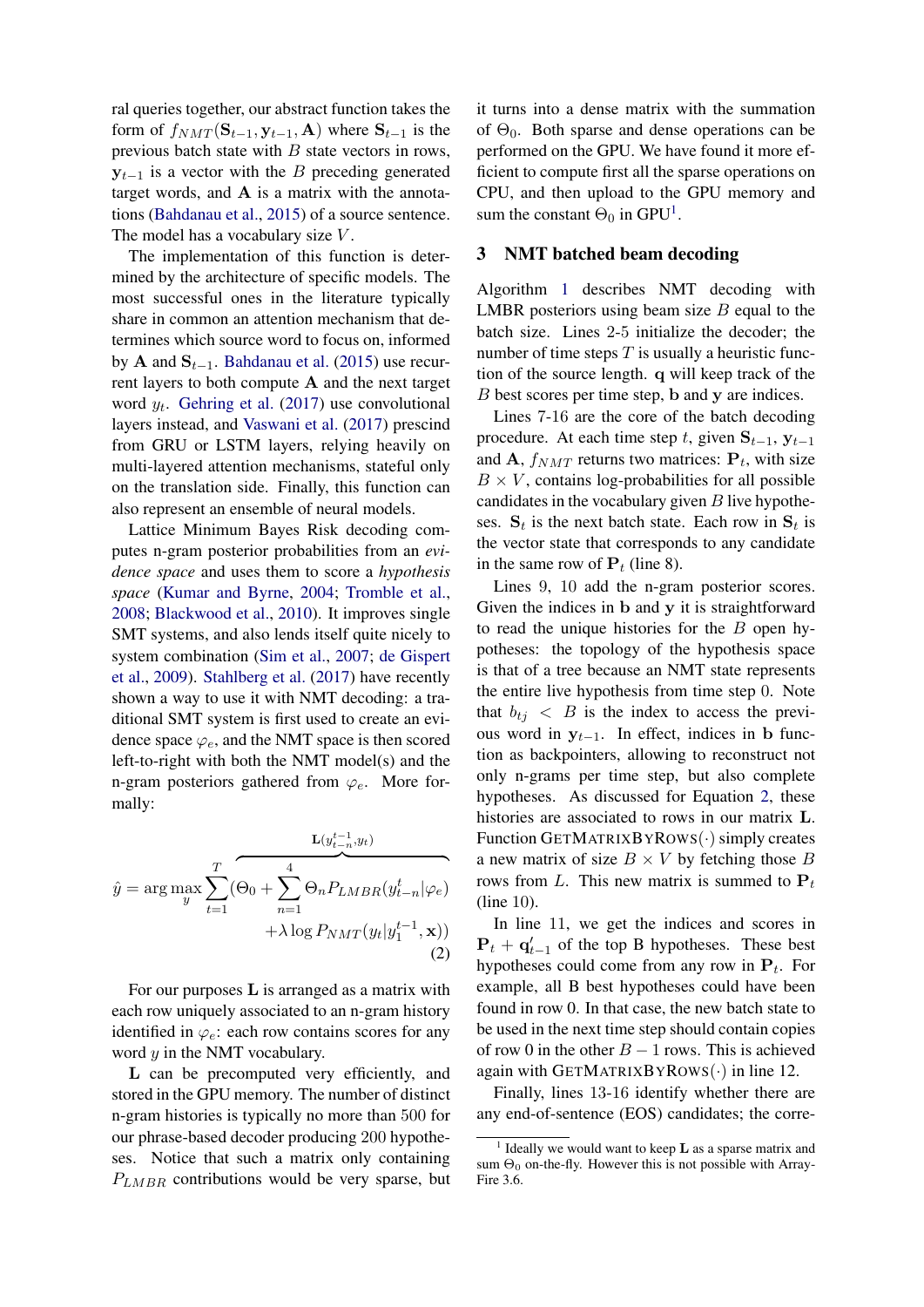<span id="page-2-0"></span>

sponding indices and score are pushed into stack F and these candidates are masked out (i.e. set to  $-\infty$ ) to prevent further expansion. In line 17, GETBESTHYPOTHESIS $(F)$  traces backwards the best hypothesis in  $F$ , again using indices in b and y. Optionally, normalization by hypothesis length happens in this step.

It is worth noting that:

- 1. If we drop lines 9, 10 we have a pure left-toright NMT batched beam decoder.
- 2. Applying a constraint (e.g. for lattice rescoring or other user constraints) involves masking out scores in  $P_t$  before line 11.
- 3. Because the batch size is tied to the beam size, the memory footprint increases with the beam.
- 4. Due to the beam being used for both EOS and non EOS candidates, it can be argued that this empoverishes the beam and it could be kept in addition to non EOS candidates (either by using a bigger beam, or keeping separately). Empirically we have found that this does not affect quality with real models.
- 5. The opposite, i.e. that EOS candidates never survive in the beam for  $T$  time steps, can happen, although very infrequently. Several pragmatic backoff strategies can be applied in this situation: for example, running the decoder for additional time steps, or tracking

all EOS candidates that did not survive in a separate stack and picking the best hypothesis from there. We chose the latter.

### <span id="page-2-1"></span>3.1 Extension to Sentence batching

In addition to batching all  $B$  queries to the neural model needed to compute the next time step for one sentence, we can do *sentence batching*: this is, we translate  $N$  sentences simultaneously, batching  $B \times N$  queries per time step.

With small modifications, Algorithm [1](#page-2-0) can be easily extended to handle sentence batching. If the number of sentences is N,

- 1. Instead of one set  $F$  to store EOS candidates, we need  $F_1...F_N$  sets.
- 2. For every time step,  $\mathbf{b}_t$ ,  $\mathbf{y}_t$  and  $\mathbf{q}_t$  need to be matrices instead of vectors, and minor changes are required in TOPB(·) to fetch the best candidates per sentence efficiently.
- 3.  $P_t$  and  $S_t$  can remain as matrices, in which case the new batch size is simply  $B \cdot N$ .
- 4. The heuristic function used to compute  $T$  is typically sentence specific.

# 4 Experiments

# 4.1 Experimental Setup

We report experiments on English-German, German-English and Chinese-English language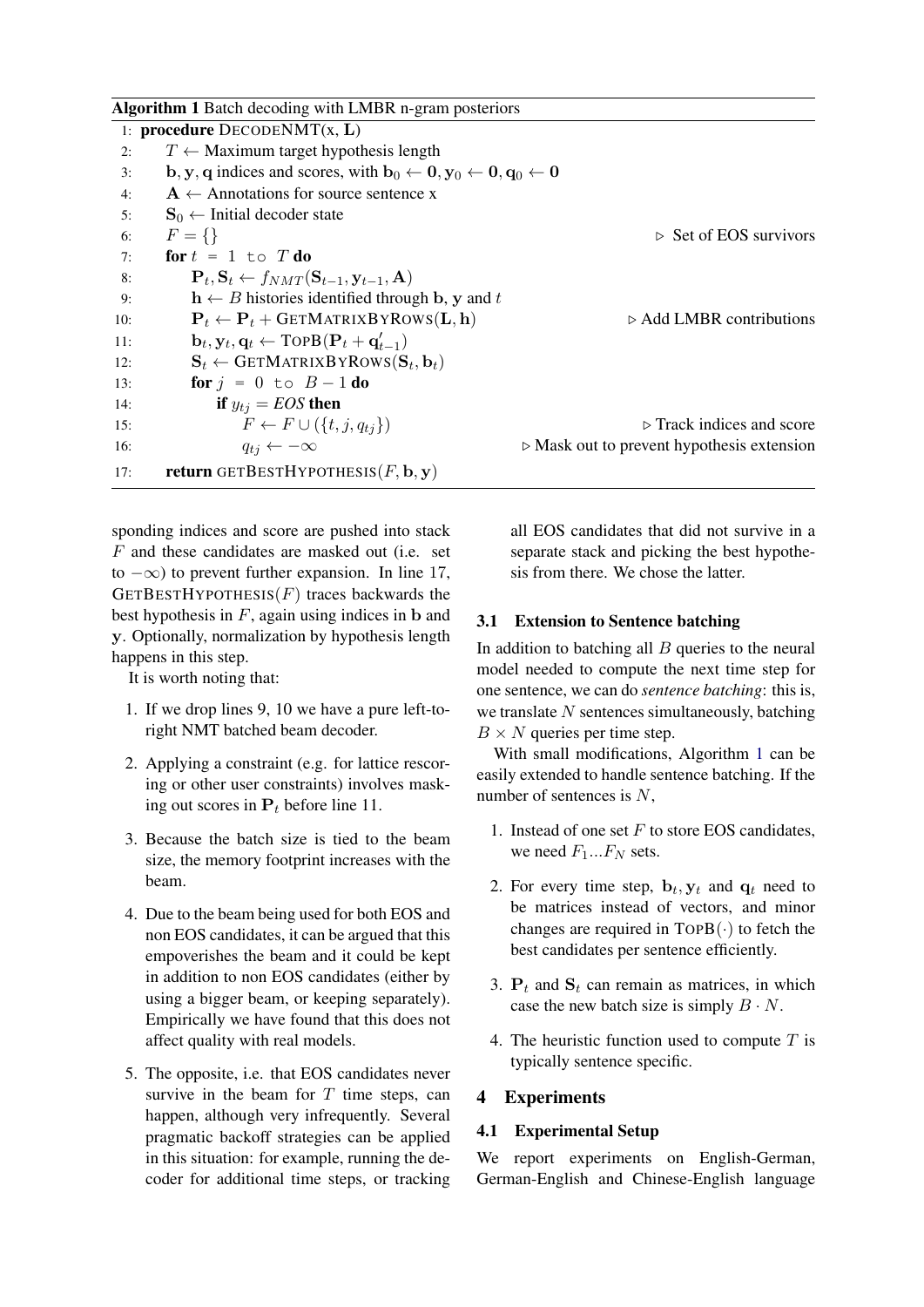|                         | WMT17   |         |         | WAT     |         |
|-------------------------|---------|---------|---------|---------|---------|
|                         | ger-eng | eng-ger | chi-eng | eng-jpn | jpn-eng |
| <b>PBMT</b>             | 28.9    | 19.6    | 15.8    | 33.4    | 18.0    |
| <b>FNMT</b>             | 32.8    | 26.1    | 20.8    | 39.1    | 25.3    |
| <b>LNMT</b>             | 33.7    | 26.6    | 22.0    | 40.4    | 26.1    |
| <b>TNMT</b>             | 35.2    | 28.9    | 24.8    | 44.6    | 29.4    |
| <b>LTNMT</b>            | 35.4    | 29.2    | 25.4    | 44.9    | 30.2    |
| <b>Best submissions</b> | 35.1    | 28.3    | 26.4    | 43.3    | 28.4    |

<span id="page-3-3"></span>Table 1: Quality assessment of our NMT systems with and without LMBR posteriors for GRU-based (FNMT, LNMT) and Transformer models (TNMT, LTNMT). Cased BLEU scores reported on 5 translation tasks.The exact PBMT systems used to compute n-gram posteriors for LNMT and LTNMT systems are also reported. The last row shows scores for the best official submissions to each task.

pairs for the WMT17 task, and Japanese-English and English-Japanese for the WAT task. For the German tasks we use *news-test2013* as a development set, and *news-test2017* as a test set; for Chinese-English, we use *news-dev2017* as a development set, and *news-test2017* as a test set. For Japanese tasks we use the ASPEC corpus [\(Nakazawa et al.,](#page-7-9) [2016\)](#page-7-9).

We use all available data in each task for training. In addition, for German we use backtranslation data [\(Sennrich et al.,](#page-7-10) [2016a\)](#page-7-10). All training data for neural models is preprocessed with the byte pair encoding technique described by [Sennrich et al.](#page-7-1) [\(2016b\)](#page-7-1). We use Blocks [\(van](#page-7-11) Merriënboer et al., [2015\)](#page-7-11) with Theano [\(Bastien](#page-6-14) [et al.,](#page-6-14) [2012\)](#page-6-14) to train attention-based single GRU layer models [\(Bahdanau et al.,](#page-6-0) [2015\)](#page-6-0), henceforth called FNMT. The vocabulary size is 50K. Transformer models [\(Vaswani et al.,](#page-7-2) [2017\)](#page-7-2), called here TNMT, are trained using the Tensor2Tensor pack-age<sup>[2](#page-3-0)</sup> with a vocabulary size of  $30K$ .

Our proprietary translation system is a modular homegrown tool that supports pure neural decoding (FNMT and TNMT) and with LMBR posteriors (henceforce called LNMT and LT-NMT respectively), and flexibly uses other components (phrase-based decoding, byte pair encoding, etcetera) to seamlessly deploy an end-to-end translation system.

FNMT/LNMT systems use ensembles of 3 neural models unless specified otherwise; TNMT/LTNMT systems decode with 1 to 2 models, each averaging over the last 20 checkpoints.

The Phrase-based decoder (PBMT) uses standard features with one single 5-gram language

model [\(Heafield et al.,](#page-6-15) [2013\)](#page-6-15), and is tuned with standard MERT [\(Och,](#page-7-12) [2003\)](#page-7-12); n-gram posterior probabilities are computed on-the-fly over rich translation lattices, with size bounded by the PBMT stack and distortion limits. The parameter  $\lambda$  in Equation [2](#page-1-1) is set as 0.5 divided by the number of models in the ensemble. Empirically we have found this to be a good setting in many tasks.

Unless noted otherwise, the beam size is set to 12 and the NMT beam decoder always batches queries to the neural model. The beam decoder relies on an early preview of ArrayFire 3.6 [\(Yala](#page-7-13)[manchili et al.,](#page-7-13)  $2015$ <sup>[3](#page-3-1)</sup>, compiled with CUDA 8.0 libraries. For speed measurements, the decoder uses one single CPU thread. For hardware, we use an Intel Xeon CPU E5-2640 at 2.60GHz. The GPU is a GeForce GTX 1080Ti. We report cased BLEU scores [\(Papineni et al.,](#page-7-14) [2002\)](#page-7-14), strictly com-parable to the official scores in each task<sup>[4](#page-3-2)</sup>.

# 4.2 The effect of LMBR n-gram posteriors

Table [1](#page-3-3) shows contrastive experiments for all five language pair/tasks. We make the following observations:

- 1. LMBR posteriors show consistent gains on top of the GRU model (LNMT vs FNMT rows), ranging from  $+0.5$ BLEU to  $+1.2$ BLEU. This is consistent with the findings reported by [Stahlberg et al.](#page-7-5) [\(2017\)](#page-7-5).
- 2. The TNMT system boasts improvements across the board, ranging from  $+1.5$ BLEU in German-English to an impressive +4.2BLEU in English-Japanese WAT

<span id="page-3-0"></span><sup>2</sup>[https://github.com/tensorflow/](https://github.com/tensorflow/tensor2tensor) [tensor2tensor](https://github.com/tensorflow/tensor2tensor)

<span id="page-3-2"></span><span id="page-3-1"></span><sup>3</sup><http://arrayfire.org>

<sup>4</sup><http://matrix.statmt.org/> and [http://lotus.kuee.kyoto-u.ac.jp/WAT/](http://lotus.kuee.kyoto-u.ac.jp/WAT/evaluation/index.html) [evaluation/index.html](http://lotus.kuee.kyoto-u.ac.jp/WAT/evaluation/index.html)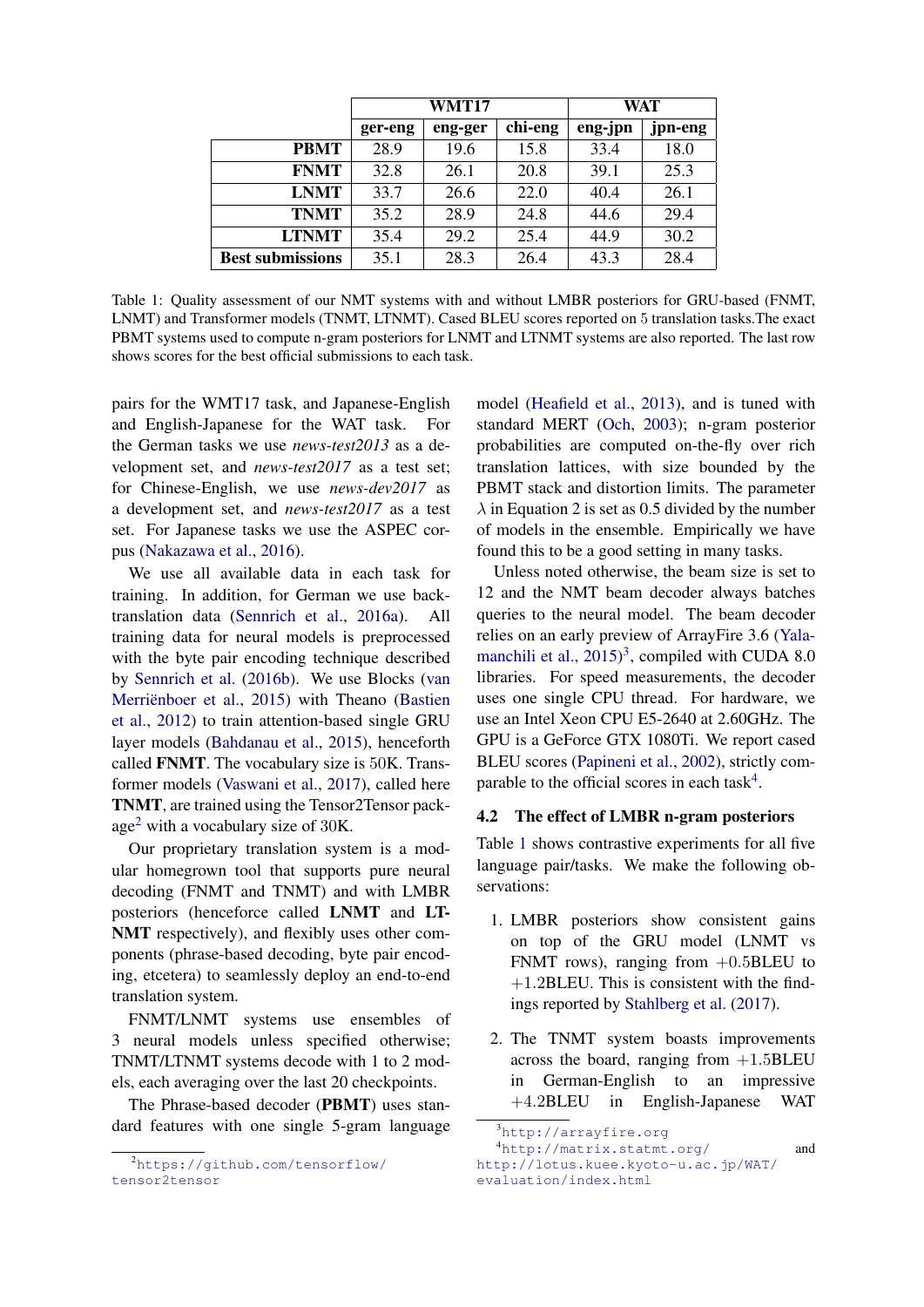

Figure 1: Accelerated FNMT and LNMT decoding times for newstest-2017 test set.

(TNMT vs LNMT). This is in line with findings by [Vaswani et al.](#page-7-2) [\(2017\)](#page-7-2) and sets new very strong baselines to improve on.

3. Further, applying LMBR posteriors along with the Transformer model yields gains in all tasks (LTNMT vs TNMT), up to +0.8BLEU in Japanese-English. Interestingly, while we find that rescoring PBMT lattices [\(Stahlberg et al.,](#page-7-15) [2016\)](#page-7-15) with GRU models yields similar improvements to those reported by [Stahlberg et al.](#page-7-5) [\(2017\)](#page-7-5), we did not find gains when rescoring with the stronger TNMT models instead.

# 4.3 Accelerating FNMT and LNMT systems for deployment

There is no particular constraint on speed for the research systems reported in Table [1.](#page-3-3) We now address the question of deploying NMT systems so that MT users get the best quality improvements at real-time speed and with acceptable memory footprint. As an example, we analyse in detail the English-German FNMT and LNMT case and discuss the main trade-offs if one wanted to accelerate them. Although the actual measurements vary across all our productised NMT engines, the trends are similar to the ones reported here.

In this particular case we specify a beam width of 0.01 for early pruning [\(Wu et al.,](#page-7-16) [2016;](#page-7-16) [De](#page-6-16)[laney et al.,](#page-6-16) [2006\)](#page-6-16) and reduce the beam size to 4. We also shrink the ensemble into one single big model<sup>[5](#page-4-0)</sup> using the data-free shrinking method described by [Stahlberg and Byrne](#page-7-17) [\(2017\)](#page-7-17), an inexpensive way to improve both speed and GPU memory footprint.

<span id="page-4-2"></span>In addition, for LNMT systems we tune phrasebased decoder parameters such as the distortion limit, the number of translations per source phrase and the stack limit. To compute n-gram posteriors we now only take a 200-best from the phrasebased translation lattice.

Table [2](#page-4-1) shows a contrast of our English-German WMT17 research systems versus the respective accelerated ones.

|             | Research    |       | Accelerated |       |  |
|-------------|-------------|-------|-------------|-------|--|
|             | <b>BLEU</b> | speed | <b>BLEU</b> | speed |  |
| <b>FNMT</b> | 26.1        | 2207  | 25.2        | 9449  |  |
| <b>LNMT</b> | 26.6        | 263   | 25.7        | 4927  |  |

<span id="page-4-1"></span>Table 2: Cased BLEU scores for *research* vs *accelerated* English-to-German WMT17 systems. Speed reported in words per minute.

In the process, both accelerated systems have lost 0.9 BLEU relative to the baseline. As an example, let us break down the effects of accelerating the LNMT system: using only 200-best hypotheses from the phrase-based translation lattice reduces 0.3 BLEU. Replacing the ensemble with a data-free shrunken model reduces another 0.2 BLEU and decreasing the beam size reduces 0.4 BLEU. The impact of reducing the beam size varies from system to system, although often does not result in substantial quality loss for NMT models [\(Britz et al.,](#page-6-17) [2017\)](#page-6-17).

It is worth noting that these two systems share exactly the same neural model and parameter values. However, LNMT runs 4500 words per minute (wpm) slower than FNMT. Figure [1](#page-4-2) breaks down the decoding times for both the accelerated FNMT and LNMT systems. The LNMT pipeline also requires a phrase-based decoder and the extra component to compute the n-gram posterior probabil-

<span id="page-4-0"></span> $5$ The file size of each 3 individual models of the ensemble is 510MB; the size of the shrunken model is 1.2GB.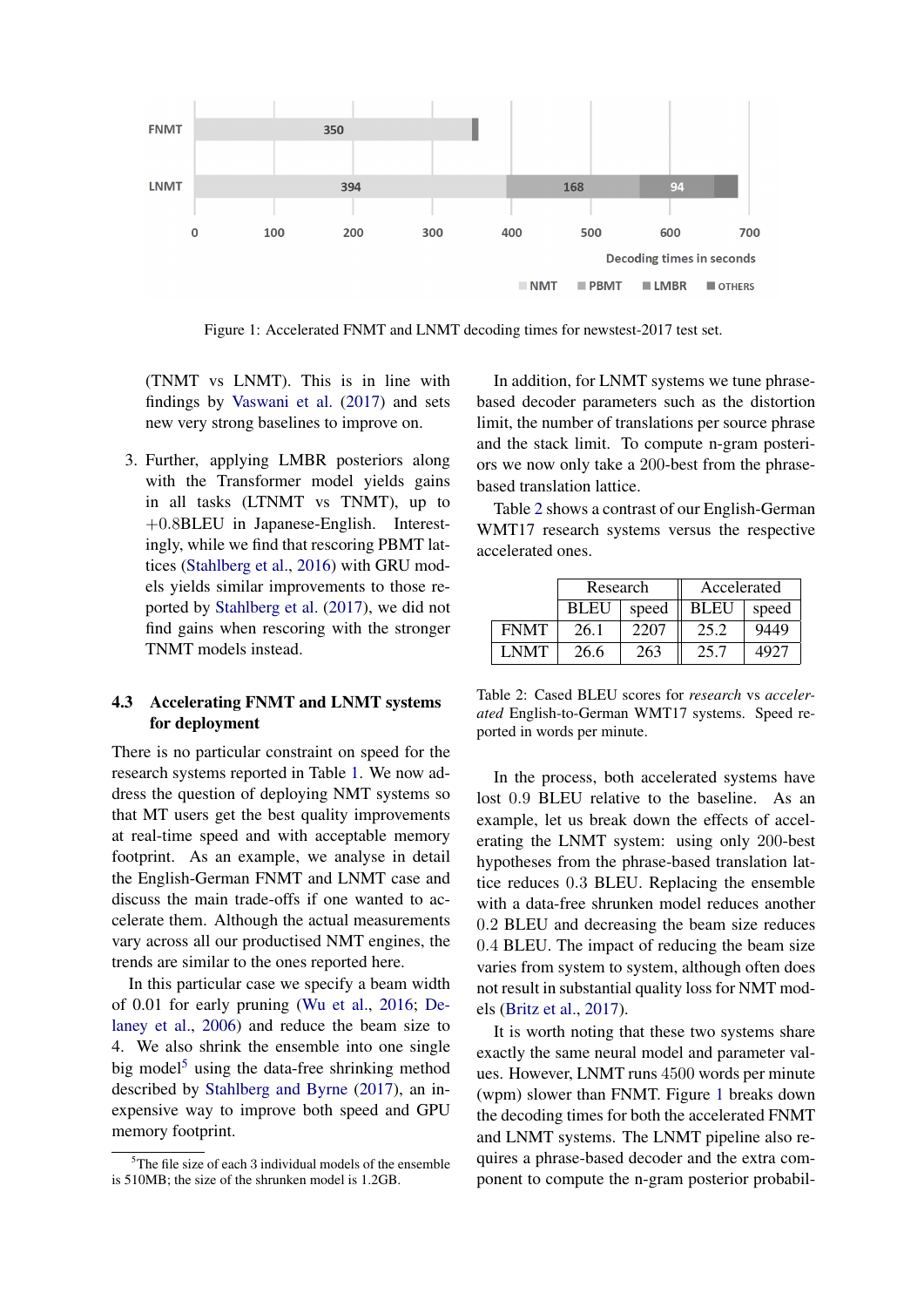

Figure 2: Batch beam decoder speed measured over newstest-2017 test set, using the accelerated FNMT system  $(25.2$  BLEU for beam size = 4).



Figure 3: Batch beam decoder speed measured over newstest-2017 test set, using the accelerated eng-ger-wmt17 FNMT system (26.1 BLEU) with additional sentence batching, up to 7 sentences.

ities. In effect, while both are remarkably fast by themselves (e.g. the phrase-based decoder is running at 20000 wpm), these extra contributions explain most of the speed reduction for the accelerated LNMT system. In addition, the beam decoder itself is slightly slower for LNMT than for FNMT. This is mainly due to the computation of L as explained in Section [2.](#page-0-0) Finally, the respective GPU memory footprints for FNMT and LNMT are 4.1 and 4.8 GB.

### 4.4 Batched beam decoding and beam size

We next discuss the impact of using batch decoding and the beam size. To this end we use the accelerated FNMT system (25.2 BLEU, 9449 wpm) to decode with and without batching; we also widen the beam. Figure [2](#page-5-0) shows the results.

The accelerated system itself with batched beam decoding and beam size of 4 is 3 times faster than without batching (3053 wpm). The GPU memory footprint is 1 GB bigger when batching <span id="page-5-1"></span><span id="page-5-0"></span>(4.1 vs 3.1 GB). As can be expected, widening the beam decreases the speed of both decoders. The relative speed-up ratio favours the batch decoder for wider beams, i.e. it is 5 times faster for beam size 12. However, because the batch size is tied to the beam size, this comes at a cost in GPU memory footprint (under 8 GB).

### 4.5 Sentence batching

As described in Section [3.1,](#page-2-1) it is straightforward to extend beam batching to sentence batching. Figure [3](#page-5-1) shows the effect of sentence batching up to 7 sentences on our accelerated FNMT system.

Whilst the speed-up of our implementation is sub-linear, when batching 5 sentences the decoder runs at almost 21000 wpm, and goes beyond 24000 for 7 sentences. Thus, our implementation of sentence batching is 2.5 times faster on top of beam batching. Again, this comes at a cost: the GPU memory footprint increases as we batch more and more sentences together, up to 11 GB for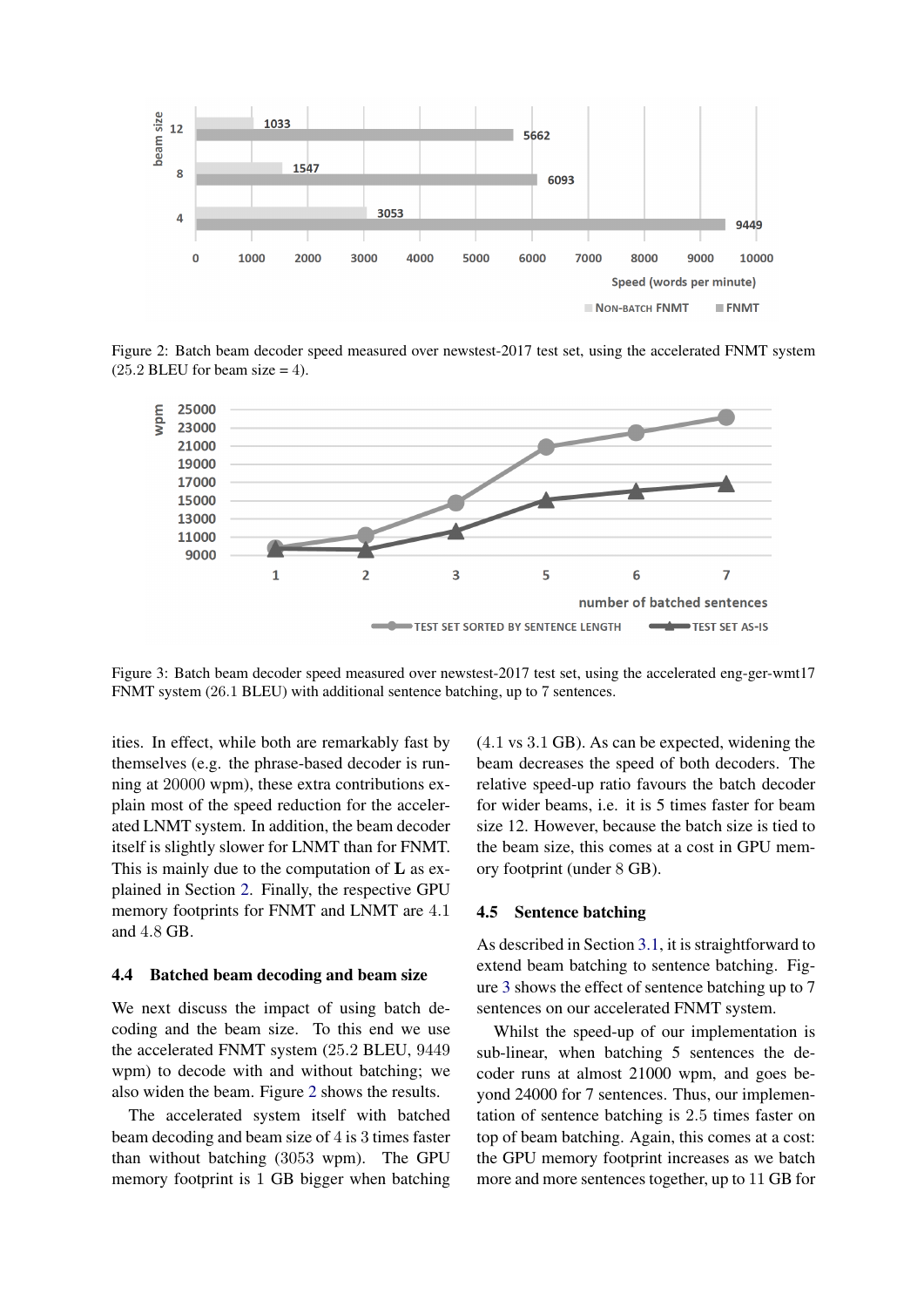7 sentences, which approaches the limit of GPU memory.

Note that sentence batching does not change translation quality. For example, when translating 7 sentences, we are effectively batching 28 neural queries per time step. Indeed, each individual sentence is still being translated with a beam size of 4.

Figure [3](#page-5-1) also shows the effect of sorting the test set by sentence length. Because sentences have similar lengths, less padding is required and hence we have less wasteful GPU computation. With 7 batched sentences the decoder would run at barely 17000 wpm, this is, 7000 wpm less due to not sorting by sentence length. A similar strategy is common for neural training [\(Sutskever et al.,](#page-7-0) [2014;](#page-7-0) [Morishita et al.,](#page-7-18) [2017\)](#page-7-18).

### 5 Conclusions

We have described a left-to-right batched beam NMT decoding algorithm that is transparent to the neural model and can be combined with LMBR n-gram posteriors. Our quality assessment with Transformer models [\(Vaswani et al.,](#page-7-2) [2017\)](#page-7-2) has shown that LMBR posteriors can still improve such a strong baseline in terms of BLEU. Finally, we have also discussed our acceleration strategy for deployment and the effect of batching and the beam size on memory and speed.

#### **References**

- <span id="page-6-0"></span>Dzmitry Bahdanau, Kyunghyun Cho, and Yoshua Bengio. 2015. [Neural machine translation by jointly](https://arxiv.org/abs/1409.0473) [learning to align and translate.](https://arxiv.org/abs/1409.0473) *ICLR*.
- <span id="page-6-14"></span>Frédéric Bastien, Pascal Lamblin, Razvan Pascanu, James Bergstra, Ian J. Goodfellow, Arnaud Bergeron, Nicolas Bouchard, and Yoshua Bengio. 2012. Theano: new features and speed improvements. Deep Learning and Unsupervised Feature Learning NIPS 2012 Workshop.
- <span id="page-6-8"></span>Yonatan Belinkov and Yonatan Bisk. 2018. [Synthetic](https://openreview.net/forum?id=BJ8vJebC-) [and natural noise both break neural machine transla](https://openreview.net/forum?id=BJ8vJebC-)[tion.](https://openreview.net/forum?id=BJ8vJebC-) *ICLR*.
- <span id="page-6-12"></span>Graeme Blackwood, Adria Gispert, and William ` Byrne. 2010. [Efficient path counting transducers for](http://www.aclweb.org/anthology/P10-2006) [minimum bayes-risk decoding of statistical machine](http://www.aclweb.org/anthology/P10-2006) [translation lattices.](http://www.aclweb.org/anthology/P10-2006) In *Proceedings of ACL*, pages 27–32.
- <span id="page-6-17"></span>Denny Britz, Anna Goldie, Minh-Thang Luong, and Quoc Le. 2017. [Massive exploration of neural ma](https://www.aclweb.org/anthology/D17-1151)[chine translation architectures.](https://www.aclweb.org/anthology/D17-1151) In *Proceedings of EMNLP*, pages 1442–1451.
- <span id="page-6-4"></span>Rajen Chatterjee, Matteo Negri, Marco Turchi, Marcello Federico, Lucia Specia, and Frédéric Blain. 2017. Guiding neural machine translation decoding with external knowledge. In *Proceedings of WMT*, pages 157–168.
- <span id="page-6-16"></span>Brian Delaney, Wade Shen, and Timothy Anderson. 2006. An efficient graph search decoder for phrasebased statistical machine translation. In *Proceedings of IWSLT*.
- <span id="page-6-2"></span>Jacob Devlin. 2017. [Sharp models on dull hardware:](https://www.aclweb.org/anthology/D17-1300) [Fast and accurate neural machine translation decod](https://www.aclweb.org/anthology/D17-1300)[ing on the cpu.](https://www.aclweb.org/anthology/D17-1300) In *Proceedings of EMNLP*, pages 2820–2825.
- <span id="page-6-9"></span>Shi Feng, Shujie Liu, Nan Yang, Mu Li, Ming Zhou, and Kenny Q. Zhu. 2016. Improving attention modeling with implicit distortion and fertility for machine translation. In *Proceedings of COLING*, pages 3082–3092.
- <span id="page-6-1"></span>Jonas Gehring, Michael Auli, David Grangier, Denis Yarats, and Yann N. Dauphin. 2017. [Con](http://arxiv.org/abs/1705.03122)[volutional sequence to sequence learning.](http://arxiv.org/abs/1705.03122) *CoRR*, abs/1705.03122.
- <span id="page-6-13"></span>Adria de Gispert, Sami Virpioja, Mikko Kurimo, and ` William Byrne. 2009. [Minimum bayes risk com](http://www.aclweb.org/anthology/N/N09/N09-2019)[bination of translation hypotheses from alternative](http://www.aclweb.org/anthology/N/N09/N09-2019) [morphological decompositions.](http://www.aclweb.org/anthology/N/N09/N09-2019) In *Proceedings of NAACL-HLT*, pages 73–76.
- <span id="page-6-6"></span>Eva Hasler, Adria de Gispert, Gonzalo Iglesias, and ` Bill Byrne. 2018. Neural machine translation decoding with terminology constraints. In *Proceedings of NAACL-HLT*.
- <span id="page-6-15"></span>Kenneth Heafield, Ivan Pouzyrevsky, Jonathan H. Clark, and Philipp Koehn. 2013. [Scalable modified](http://www.aclweb.org/anthology/P13-2121) [kneser-ney language model estimation.](http://www.aclweb.org/anthology/P13-2121) In *Proceedings of ACL*, pages 690–696.
- <span id="page-6-5"></span>Chris Hokamp and Qun Liu. 2017. [Lexically con](http://aclweb.org/anthology/P17-1141)[strained decoding for sequence generation using grid](http://aclweb.org/anthology/P17-1141) [beam search.](http://aclweb.org/anthology/P17-1141) In *Proceedings of ACL*, pages 1535– 1546.
- <span id="page-6-3"></span>Marcin Junczys-Dowmunt, Tomasz Dwojak, and Hieu Hoang. 2016. [Is neural machine translation ready](http://arxiv.org/abs/1610.01108) [for deployment? A case study on 30 translation di](http://arxiv.org/abs/1610.01108)[rections.](http://arxiv.org/abs/1610.01108) *CoRR*, abs/1610.01108.
- <span id="page-6-7"></span>Philipp Koehn and Rebecca Knowles. 2017. [Six chal](http://www.aclweb.org/anthology/W17-3204)[lenges for neural machine translation.](http://www.aclweb.org/anthology/W17-3204) In *Proceedings of the First Workshop on Neural Machine Translation*, pages 28–39.
- <span id="page-6-11"></span>Shankar Kumar and William Byrne. 2004. [Minimum](http://www.aclweb.org/anthology/N04-1022) [bayes-risk decoding for statistical machine transla](http://www.aclweb.org/anthology/N04-1022)[tion.](http://www.aclweb.org/anthology/N04-1022) In *Proceedings of NAACL-HLT*, pages 169– 176.
- <span id="page-6-10"></span>Fandong Meng, Zhengdong Lu, Hang Li, and Qun Liu. 2016. Interactive attention for neural machine translation. In *Proceedings of COLING*, pages 2174– 2185.